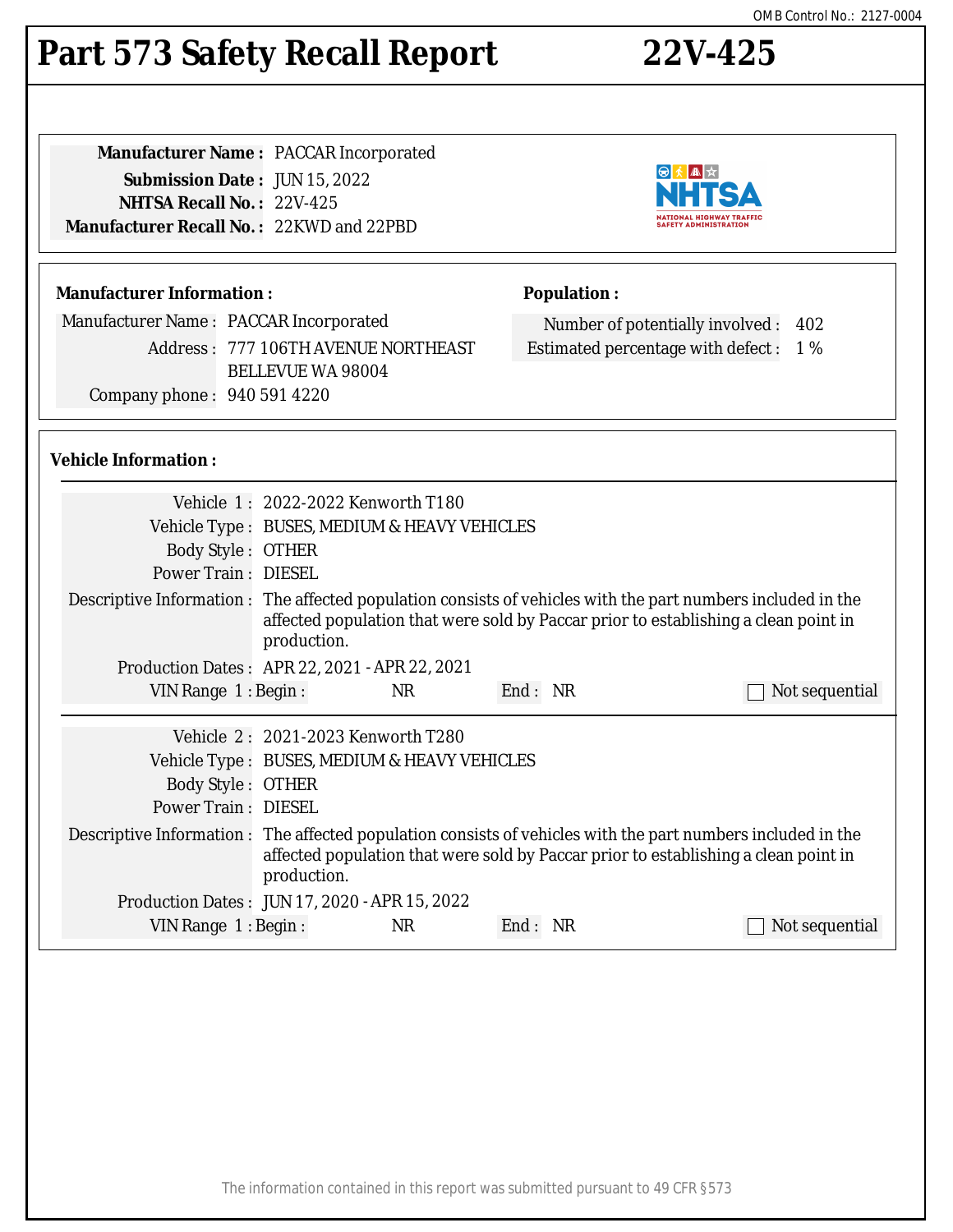# Part 573 Safety Recall Report 22V-425 Page 2

| Vehicle 3: 2022-2023 Kenworth T380                                                                                                                                                                                 |                        |                                                                                |         |  |                                                                                     |
|--------------------------------------------------------------------------------------------------------------------------------------------------------------------------------------------------------------------|------------------------|--------------------------------------------------------------------------------|---------|--|-------------------------------------------------------------------------------------|
| Vehicle Type : BUSES, MEDIUM & HEAVY VEHICLES                                                                                                                                                                      |                        |                                                                                |         |  |                                                                                     |
| <b>Body Style: OTHER</b>                                                                                                                                                                                           |                        |                                                                                |         |  |                                                                                     |
| <b>Power Train: DIESEL</b>                                                                                                                                                                                         |                        |                                                                                |         |  |                                                                                     |
| Descriptive Information : The affected population consists of vehicles with the part numbers included in the<br>affected population that were sold by Paccar prior to establishing a clean point in<br>production. |                        |                                                                                |         |  |                                                                                     |
| Production Dates: JUL 29, 2021 - APR 07, 2022                                                                                                                                                                      |                        |                                                                                |         |  |                                                                                     |
| VIN Range $1:$ Begin:                                                                                                                                                                                              |                        | <b>NR</b>                                                                      | End: NR |  | Not sequential                                                                      |
|                                                                                                                                                                                                                    |                        |                                                                                |         |  |                                                                                     |
|                                                                                                                                                                                                                    |                        | Vehicle 4: 2022-2023 Peterbilt Model 536                                       |         |  |                                                                                     |
| Vehicle Type : BUSES, MEDIUM & HEAVY VEHICLES                                                                                                                                                                      |                        |                                                                                |         |  |                                                                                     |
| <b>Body Style: OTHER</b>                                                                                                                                                                                           |                        |                                                                                |         |  |                                                                                     |
| <b>Power Train: DIESEL</b>                                                                                                                                                                                         |                        |                                                                                |         |  |                                                                                     |
| Descriptive Information : The affected population consists of vehicles with the part numbers included in the                                                                                                       |                        |                                                                                |         |  |                                                                                     |
|                                                                                                                                                                                                                    |                        |                                                                                |         |  | affected population that were sold by Paccar prior to establishing a clean point in |
|                                                                                                                                                                                                                    | production.            |                                                                                |         |  |                                                                                     |
| Production Dates: JAN 27, 2021 - APR 26, 2022                                                                                                                                                                      |                        |                                                                                |         |  |                                                                                     |
| VIN Range 1: Begin:                                                                                                                                                                                                |                        | <b>NR</b>                                                                      | End: NR |  | Not sequential                                                                      |
|                                                                                                                                                                                                                    |                        |                                                                                |         |  |                                                                                     |
|                                                                                                                                                                                                                    |                        | Vehicle 5: 2022-2023 Peterbilt Model 537                                       |         |  |                                                                                     |
| Vehicle Type : BUSES, MEDIUM & HEAVY VEHICLES                                                                                                                                                                      |                        |                                                                                |         |  |                                                                                     |
| <b>Body Style: OTHER</b>                                                                                                                                                                                           |                        |                                                                                |         |  |                                                                                     |
| <b>Power Train: DIESEL</b>                                                                                                                                                                                         |                        |                                                                                |         |  |                                                                                     |
| Descriptive Information : The affected population consists of vehicles with the part numbers included in the                                                                                                       |                        |                                                                                |         |  |                                                                                     |
|                                                                                                                                                                                                                    |                        |                                                                                |         |  | affected population that were sold by Paccar prior to establishing a clean point in |
|                                                                                                                                                                                                                    | production.            |                                                                                |         |  |                                                                                     |
| Production Dates: SEP 13, 2021 - APR 26, 2022                                                                                                                                                                      |                        |                                                                                |         |  |                                                                                     |
| VIN Range 1: Begin:                                                                                                                                                                                                |                        | NR                                                                             | End: NR |  | Not sequential                                                                      |
|                                                                                                                                                                                                                    |                        |                                                                                |         |  |                                                                                     |
|                                                                                                                                                                                                                    |                        |                                                                                |         |  |                                                                                     |
| <b>Description of Defect:</b>                                                                                                                                                                                      |                        |                                                                                |         |  |                                                                                     |
|                                                                                                                                                                                                                    |                        |                                                                                |         |  |                                                                                     |
| Description of the Defect : Internal components of the transmission actuator may slip, causing the                                                                                                                 |                        | actuator to become mis-calibrated.                                             |         |  |                                                                                     |
| FMVSS 1 : NR                                                                                                                                                                                                       |                        |                                                                                |         |  |                                                                                     |
| FMVSS 2 : NR                                                                                                                                                                                                       |                        |                                                                                |         |  |                                                                                     |
| Description of the Safety Risk: On affected vehicles, if the transmission actuator becomes mis-calibrated,                                                                                                         | a crash.               | transmission may shift into an unexpected gear. This may increase the risk of  |         |  |                                                                                     |
| Description of the Cause: When the actuator is exposed to increased temperatures and a torque input,                                                                                                               |                        |                                                                                |         |  |                                                                                     |
|                                                                                                                                                                                                                    |                        |                                                                                |         |  | internal components may slip relative to each other. This causes the actuator to    |
|                                                                                                                                                                                                                    | become mis-calibrated. |                                                                                |         |  |                                                                                     |
|                                                                                                                                                                                                                    |                        |                                                                                |         |  |                                                                                     |
|                                                                                                                                                                                                                    |                        | The information contained in this report was submitted pursuant to 49 CFR §573 |         |  |                                                                                     |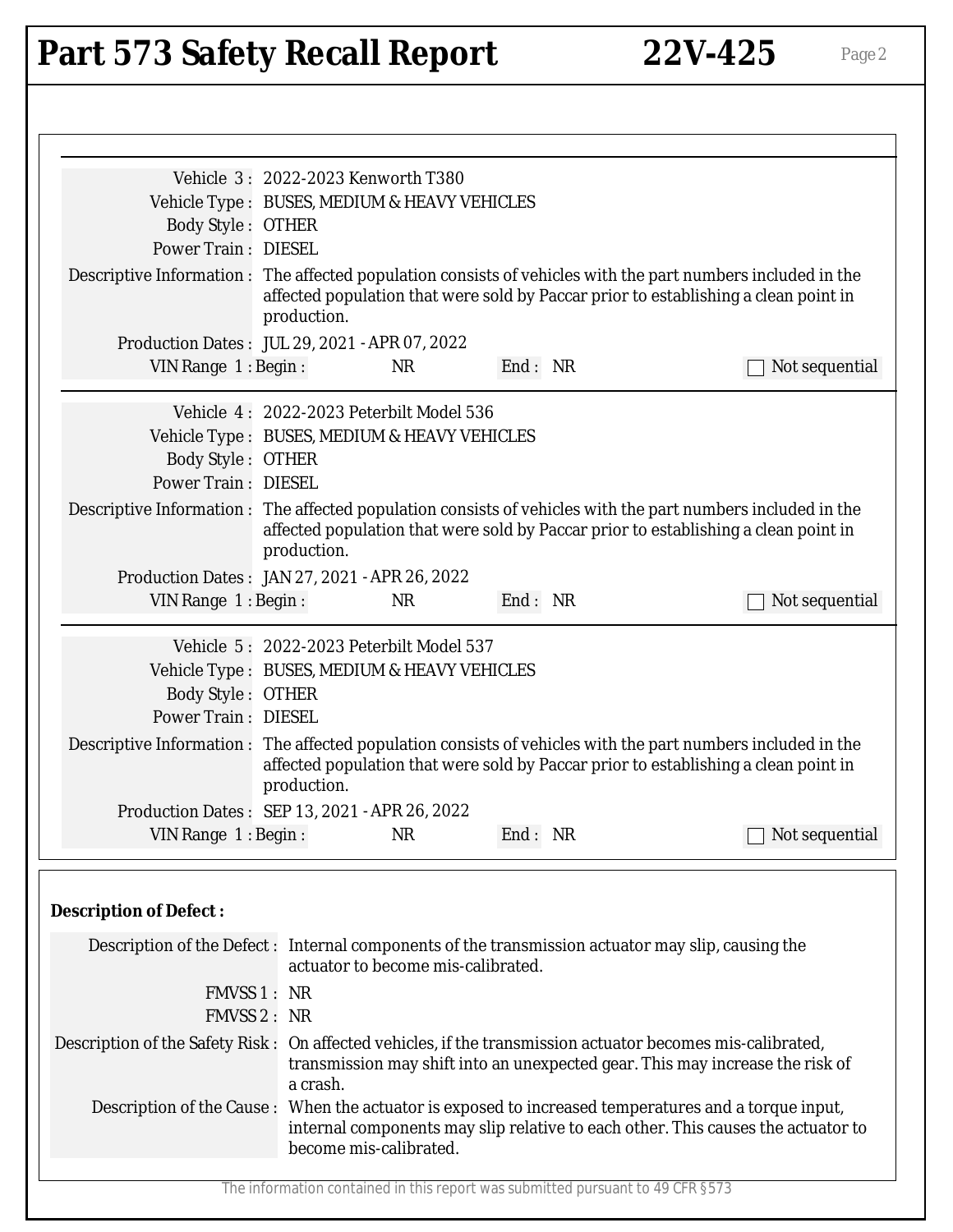### **Part 573 Safety Recall Report 22V-425** Page 3

Identification of Any Warning The driver may notice a mismatch in the gear selected by the driver and the that can Occur : current gear of the transmission displayed on the push button shifter inside the cab.

#### **Involved Components :**

Component Name 1 : Transmission Actuator Assembly Component Description : Transmission Actuator Assembly Component Part Number : CAN-ACT1001, CAN-ACT2001

#### **Supplier Identification :**

#### **Component Manufacturer**

Name : Curtiss-Wright Address : 14100 SW 72nd Ave Portland Oregon 97224 Country : United States

#### **Chronology :**

05-17-22: Paccar Plant notified Safety & Compliance of potential issue with transmission actuators, per feedback from the supplier.

05-18-22: Meeting held with supplier, Supplier Quality and Safety & Compliance to discuss. Containment at plants is complete, and all affected trucks are on hold at Paccar plants per supplier's recommendation. Review of inventory at Paccar Parts begins to quarantine all suspect inventory. Safety & Compliance opens investigation.

05-20-22: Short term corrective action proposed is to rework existing inventory to add a keyway to prevent relative motion between the ring gear and shaft. Validation plan is reviewed between the supplier and Paccar. 05-31-22: Short term corrective action passes preliminary validation testing. Parts procurement in process for rework. Reworked parts will have a green dot on the part identification label for traceability.

06-08-22: Internal team completes summary of investigation. Affected population firmed.

06-09-22: Safety committee meeting held. The committee concurs that a safety related defect exists and the affected population shall be recalled.